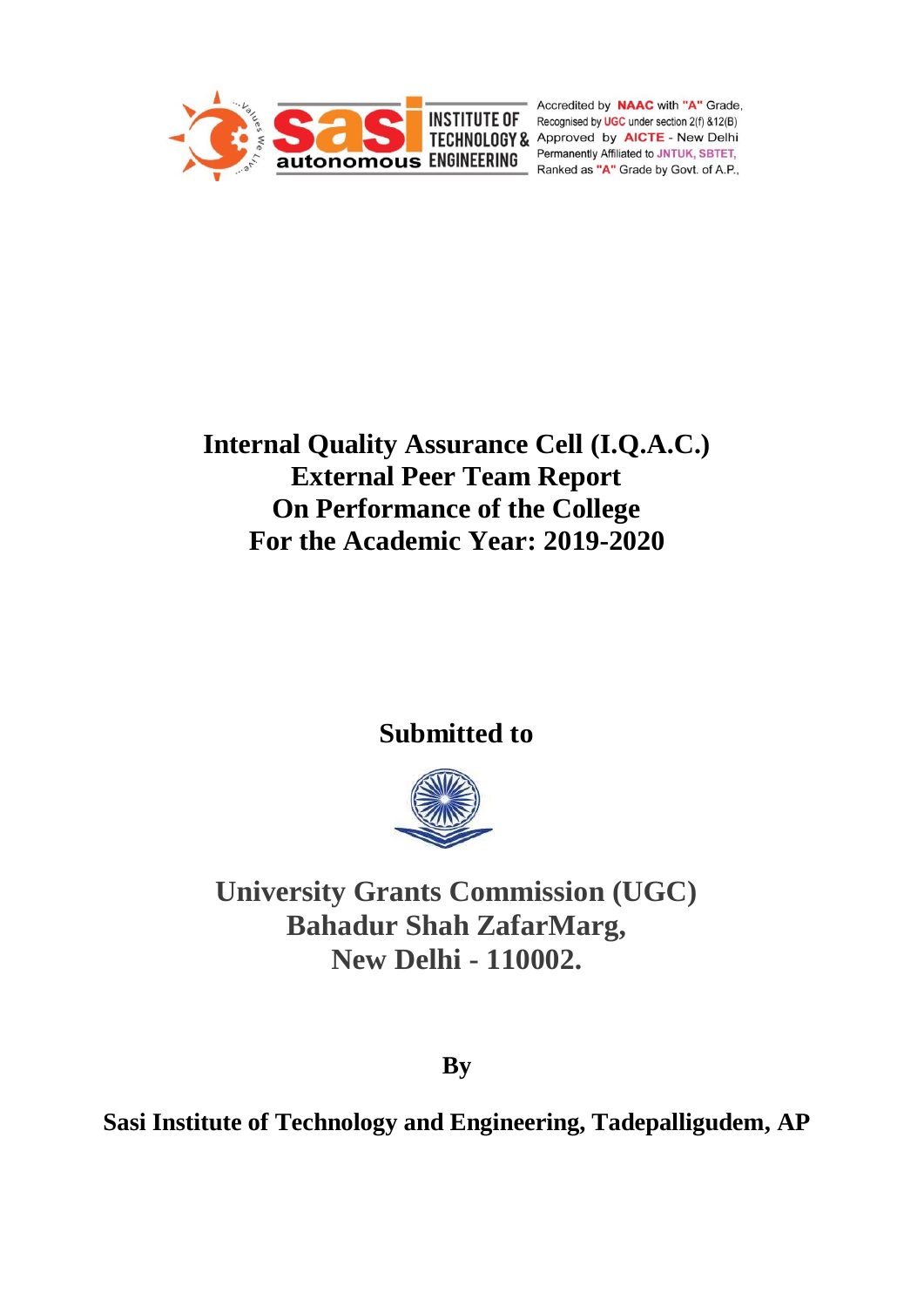# **IQAC-EXTERNAL PEER TEAM REPORT ON PERFORMANCE OF THE INSTITUTION - ACADEMIC YEAR 2019 -20**

**Members of External Peer Team:**

|                                                              | Dr. B.Raghu Kumar – HoD and Professor, Department of Mechanical Engineering, PVP<br>Siddhartha Institute of Technology, Vijayawada                         |
|--------------------------------------------------------------|------------------------------------------------------------------------------------------------------------------------------------------------------------|
| <b>Prof. Y.Srinivas</b>                                      | -- Associate Professor, Department of Mechanical Engineering, Vishnu<br><b>Institute of Technology, Bhimavaram</b><br>* * *                                |
| 1. Name of the College                                       | : Sasi Institute of Technology and Engineering, Near NIT Andhra<br>Pradesh, Kadakatla, Tadepalligudem - 534101, Andhra Pradesh                             |
| 2. Name of the Principal                                     | : Dr. K. Bhanu Prasad                                                                                                                                      |
| 3. Telephone/ Fax / Email                                    | : Phone No: 08818 - 275500<br>Email: principal@sasi.ac.in;<br>Website: www.sasi.ac.in                                                                      |
| 4. Year of Establishment                                     | : 2002                                                                                                                                                     |
| 5. Whether private or government<br>or University maintained | : Private / Self Financing                                                                                                                                 |
| <b>6. Autonomous Status</b>                                  | : 1. UGC granted Autonomous Status in the year 2018.<br>2. UGC – Conferment of Autonomous status upto 10 years i.e.,<br>2027-2028, Ref. No. 22-1/2017 (AC) |
| 7. Name of the Affiliating Univ.                             | : Jawaharlal Nehru Technological University Kakinada, Kakinada<br>(JNTUK)                                                                                  |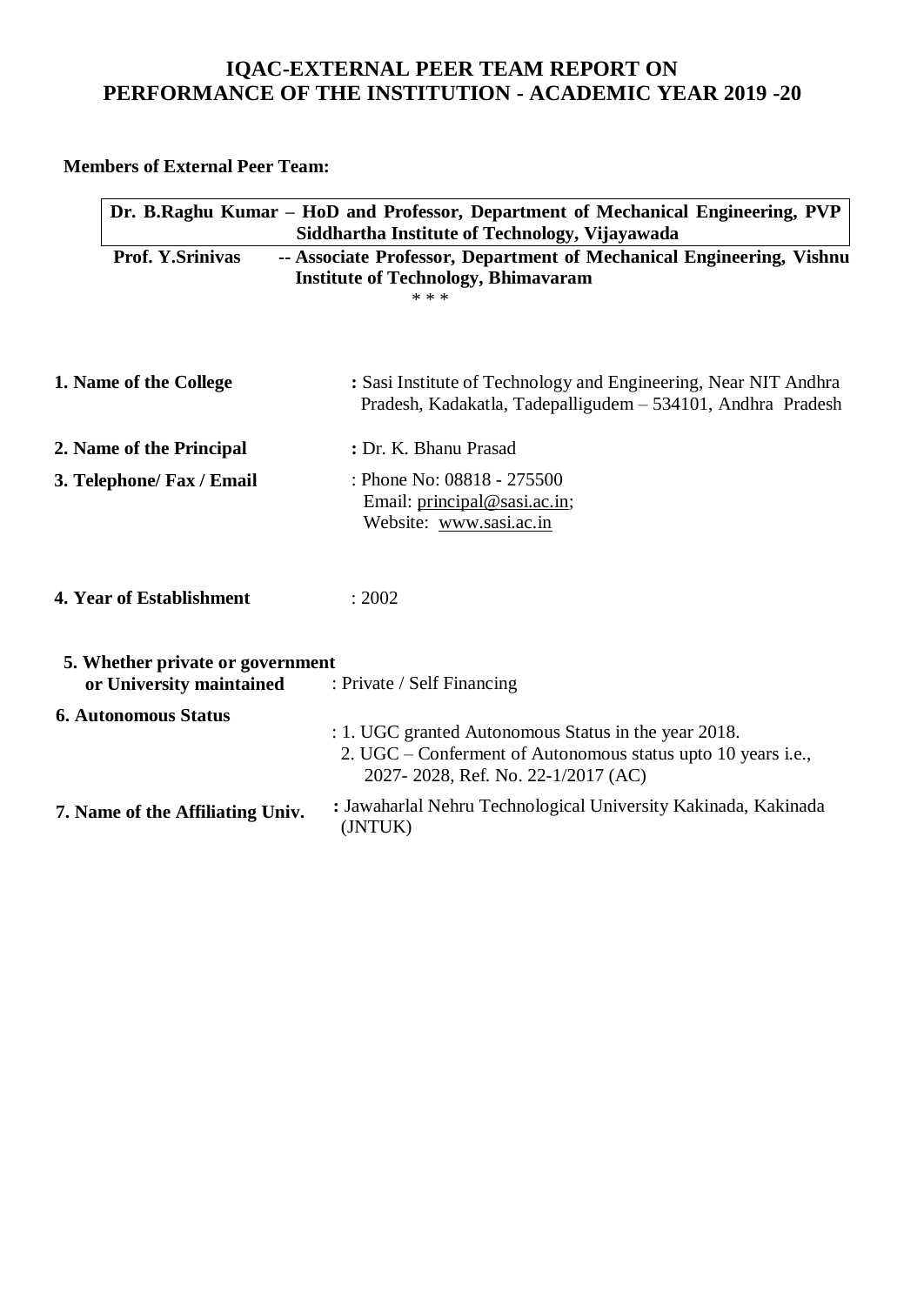# **8. Courses Offered: UG Courses: B.Tech.,**

| <b>S. No.</b> | <b>Program Name</b>                       | <b>Sanctioned Intake</b> |
|---------------|-------------------------------------------|--------------------------|
|               | Computer Science and Engineering          | 180                      |
| 2             | Electronics and Communication Engineering | 180                      |
| 3             | Mechanical Engineering                    | 180                      |
| 4             | Electrical and Electronics Engineering    | 120                      |
| 5             | <b>Information Technology</b>             | 60                       |
| 6.            | Civil Engineering                         | 60                       |

# **PG Courses: M.Tech., & MBA**

| <b>S. No.</b>               | <b>Program Name</b>                             | <b>Sanctioned Intake</b> |
|-----------------------------|-------------------------------------------------|--------------------------|
|                             | Computer Science and Engineering                | 18                       |
| $\mathcal{D}_{\mathcal{L}}$ | <b>VLSI</b> and Embedded Systems                | 18                       |
| $\mathcal{R}$               | <b>Power Electronics</b>                        | 18                       |
| 4                           | CAD/CAM                                         | 18                       |
| $\overline{\mathcal{L}}$    | Communication Engineering and Signal Processing | 18                       |
| 6                           | Master of Business Administration (MBA)         | 120                      |

# **9.Students on Rolls:**

| <b>Year of study</b> | <b>B.Tech.,</b> | M.Tech., | <b>M.B.A.</b>            | <b>Total</b> |
|----------------------|-----------------|----------|--------------------------|--------------|
| $1st$ year           | 569             | 01       | 65                       |              |
| $2nd$ year           | 806             | 05       | 86                       |              |
| $3rd$ year           | 768             | -        |                          | 3016         |
| $4th$ year           | 716             | -        | $\overline{\phantom{a}}$ |              |
| <b>Total</b>         | 2859            | 06       | 151                      |              |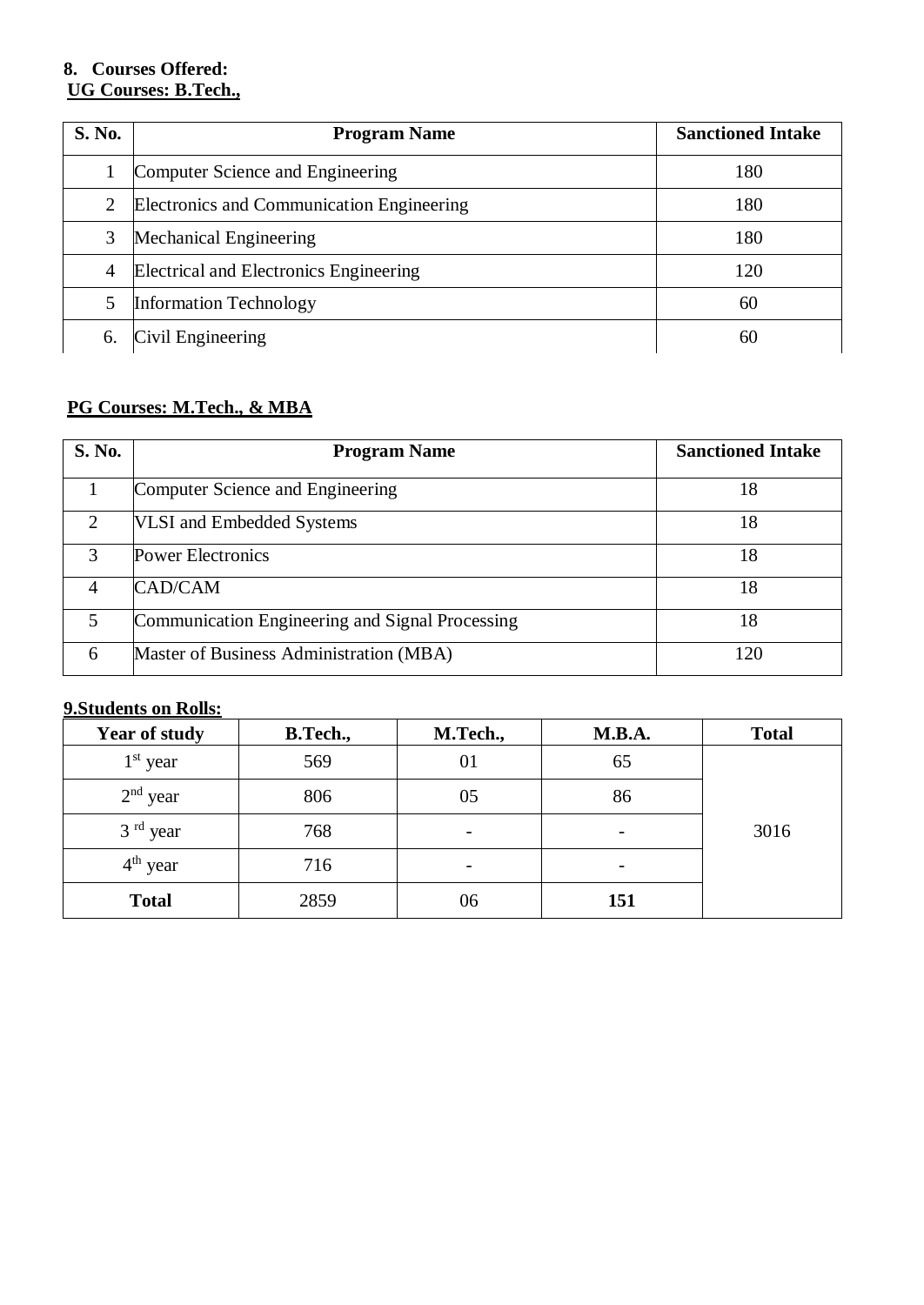# **9. Faculty Strength:**

| <b>Department</b>              | <b>Professor</b> | <b>Associate</b><br><b>Professor</b> | <b>Assistant</b><br><b>Professor</b> | <b>Total</b> | No. of<br>Ph.D's |
|--------------------------------|------------------|--------------------------------------|--------------------------------------|--------------|------------------|
| <b>PRINCIPAL</b>               | 01               | $\boldsymbol{0}$                     | $\boldsymbol{0}$                     | $\mathbf{1}$ | $\mathbf{1}$     |
| <b>CSE</b>                     | 02               | 07                                   | 38                                   | 47           | 04               |
| <b>ECE</b>                     | 04               | 10                                   | 37                                   | 52           | 08               |
| <b>EEE</b>                     | 04               | 06                                   | 23                                   | 33           | 05               |
| IT                             | 01               | 01                                   | 12                                   | 14           | 01               |
| <b>ME</b>                      | 04               | 05                                   | 40                                   | 49           | 08               |
| CE                             | 01               | 02                                   | 19                                   | 22           | 01               |
| <b>TOTAL</b> (Engg)            | 17               | 31                                   | 169                                  | 217          | 27               |
| Science &<br><b>Humanities</b> | 02               | 04                                   | 19                                   | 25           | 05               |
| <b>MBA</b>                     | 01               | 02                                   | 12                                   | 15           | 03               |
| <b>TOTAL</b>                   | 20               | 37                                   | 200                                  | 257          | 35               |

# **10. Examination Results**

| S.No           | <b>Civil Engg</b> | 2019-20         |               |           |
|----------------|-------------------|-----------------|---------------|-----------|
|                |                   | <b>Appeared</b> | <b>Passed</b> | % of pass |
|                | I B.Tech I Sem    | 33              | 17            | 51.5      |
| $\overline{2}$ | II B.Tech I Sem   | 65              | 46            | 70.8      |
| 3              | III B.Tech I Sem  | 67              | 50            | 74.6      |
|                | IV B.Tech I Sem   |                 | 42            | 73.7      |

|      | EEE              | 2019-20         |               |           |
|------|------------------|-----------------|---------------|-----------|
| S.No |                  | <b>Appeared</b> | <b>Passed</b> | % of pass |
|      | I B.Tech I Sem   | 52              | 44            | 84.6      |
|      | II B. Tech I Sem | 108             | 78            | 72.2      |
|      | III B.Tech I Sem |                 | 53            | 62.4      |
|      | IV B.Tech I Sem  |                 | 58            | 61.7      |

|      | ME               | 2019-20  |               |           |
|------|------------------|----------|---------------|-----------|
| S.No |                  | Appeared | <b>Passed</b> | % of pass |
|      | I B. Tech I Sem  | 56       | 25            | 44.6      |
| 2    | II B. Tech I Sem | 188      | 98            | 52.1      |
|      | III B.Tech I Sem | 183      | 99            | 54.1      |
|      | IV B.Tech I Sem  | .54      | 107           | 69.5      |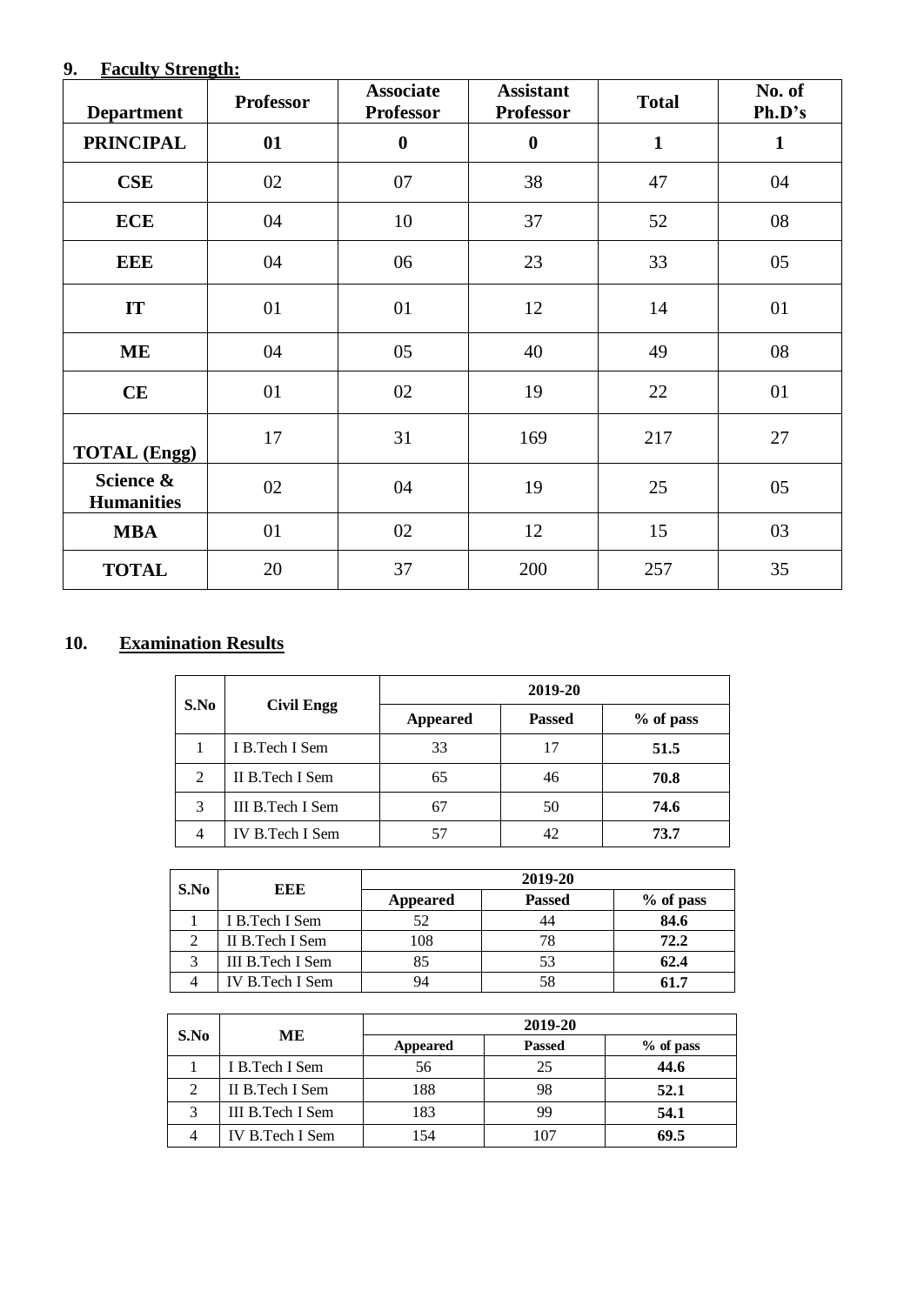| S.No | <b>ECE</b>       | 2019-20         |               |             |
|------|------------------|-----------------|---------------|-------------|
|      |                  | <b>Appeared</b> | <b>Passed</b> | $%$ of pass |
|      | I B. Tech I Sem  | 183             | 158           | 86.3        |
|      | II B. Tech I Sem | 197             | 162           | 82.2        |
|      | III B.Tech I Sem | 194             | 148           | 76.3        |
|      | IV B.Tech I Sem  | 166             | 144           | 86.7        |

|      | <b>CSE</b>        | 2019-20  |               |           |
|------|-------------------|----------|---------------|-----------|
| S.No |                   | Appeared | <b>Passed</b> | % of pass |
|      | I B.Tech I Sem    | 183      | 144           | 78.7      |
|      | II B.Tech I Sem   | 188      | 130           | 69.1      |
| 3    | III B. Tech I Sem | 178      | 156           | 87.6      |
|      | IV B.Tech I Sem   |          | 137           | 80.6      |

|      |                  |                 | 2019-20       |             |
|------|------------------|-----------------|---------------|-------------|
| S.No | IТ               | <b>Appeared</b> | <b>Passed</b> | $%$ of pass |
|      | I B.Tech I Sem   | 55              | 39            | 70.9        |
| 2    | II B. Tech I Sem | 49              | 37            | 75.5        |
| 3    | III B.Tech I Sem |                 | 46            | 90.2        |
|      | IV B.Tech I Sem  |                 | 4             | 89.1        |

| <b>MBA</b> | Appeared | <b>Passed</b> | Percentage |
|------------|----------|---------------|------------|
| 2019-20    | 86       | 86            | 100.0      |

Sasi Institute of Technology and Engineering, Tadepalligudem sponsored by Sasi Educational Society, is the Private Engineering College in the combined state of Andhra Pradesh established in the year 2002 and is ideally located in a vast expanse of 29 acres of land in Tadepalligudem on Chennai – Kolkatta (NH-16) highway. The college is recognized by AICTE and affiliated to JNTUK, Kakinada. UGC granted autonomous status to the college in the year December, 2017.

[The Institution has its own MIS to manage general administration, autonomous system, examinations, student attendance and continuous evaluation process. The college has a well-marked administrative set up in tune with the college vision and mission. The Vision and Mission statement defines the institute's distinctive characteristics in terms of addressing the needs of stake holders it seeks to serve by.

The involvement of Leadership is achieved through well-defined systems and organizational structure consistent with norms of the AICTE and UGC. Teachers play a pro-active role in the academic and administrative activities of the institution.

The Internal Quality Assurance Cell (IQAC) of Sasi Institute of Technology and Engineering was established on  $6<sup>th</sup>$  March, 2014. From the date of inception, the IQAC is making continuous efforts to maintain quality education as well as taken up various quality initiatives for the overall development of the institution.

The college has secured AAA Rank in Campus  $360^0$  India rankings 2019 in Engineering category.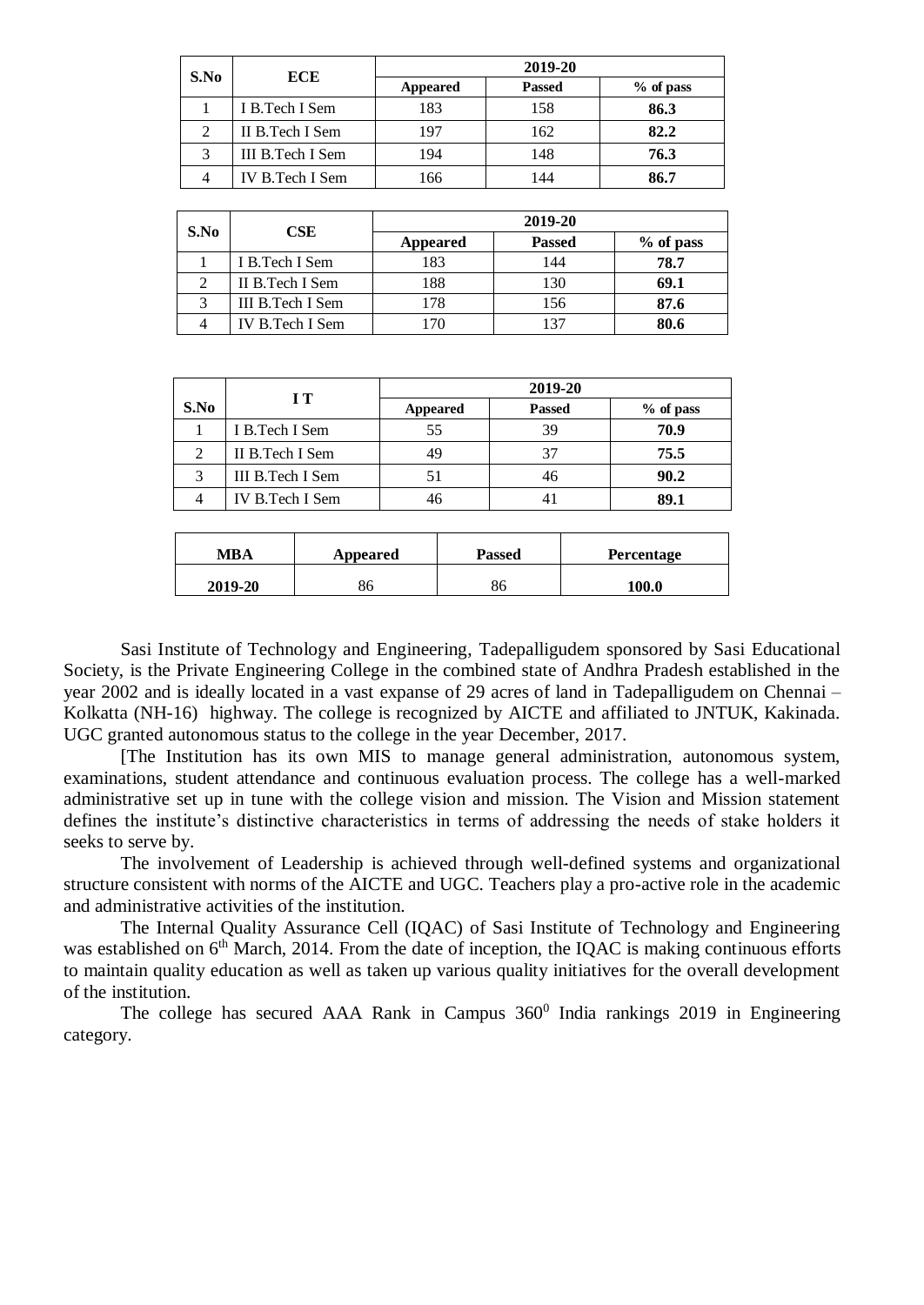The Annual Quality Assurance Report for the year 2017-2018 was submitted to NAAC in 2019. The overall performance of the institution with respect to various quality aspects is satisfactory and appreciable. Some of the key parameters with respect to the performance of the institution under various heads for the academic year 2019 - 2020 are as follows:

#### **CURRICULAR ASPECTS**

| S.No           | <b>Criterion</b>                                                                         |           | <b>Rating</b> |                     |
|----------------|------------------------------------------------------------------------------------------|-----------|---------------|---------------------|
|                |                                                                                          | Very good | Good          | <b>Satisfactory</b> |
| 1              | Quality of vision and mission statements                                                 |           |               |                     |
| 2              | Implementation of choice-based credit system (CBCS)                                      |           |               |                     |
| 3              | Adequacy of courses having focus on employability/<br>entrepreneurship/skill development | ٦         |               |                     |
| $\overline{4}$ | Evidence of procedures for framing POs, PSOs and their<br>adequacy                       | ٦         |               |                     |
| 5              | Evidence of attainment of Pos, PSOs against set targets                                  |           |               |                     |
| 6              | Evidence for framing of COs and their attainment against<br>set targets                  |           | $\mathcal{L}$ |                     |
| 7              | Evidence for structured feedback system                                                  |           |               |                     |
| 8              | Evidence for NBA Accreditation of UG/PG programs                                         | ́         |               |                     |
| 9              | Quality of CIE and SEE question papers                                                   |           |               |                     |
| 10             | Preparation and adherence to Academic Calendar by the<br>institution                     | ٦         |               |                     |
| 11             | Implementation of examination reforms                                                    |           |               |                     |

> All the departments of institute are collecting feedback on curriculum aspects from students, teachers, employers, alumni and parents through course end survey, program exit survey, employer survey and department advisory board and is being analyzed and utilized for the overall development of the institution.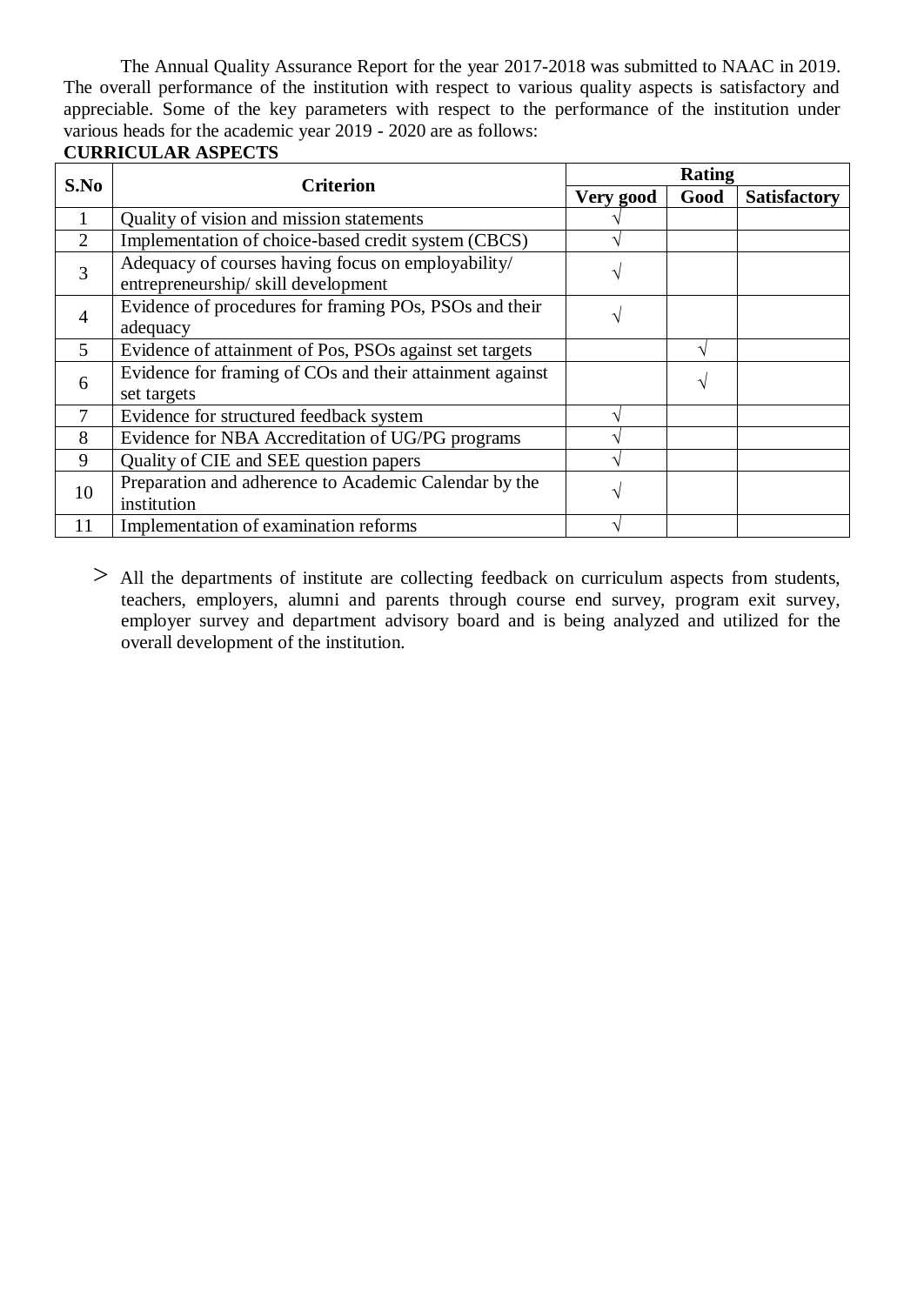# **TEACHING - LEARNING AND EVALUATION**

| S.No                           |                                                               |            | <b>Rating</b> |                     |
|--------------------------------|---------------------------------------------------------------|------------|---------------|---------------------|
|                                | <b>Criterion</b>                                              | Very good  | Good          | <b>Satisfactory</b> |
|                                | Curriculum developed /adopted have relevance to the           |            |               |                     |
| $\mathbf{1}$<br>$\overline{2}$ | local/                                                        |            |               |                     |
|                                | national / regional/global developmental needs with           |            |               |                     |
|                                | learning objectives and, programme outcomes,                  | V          |               |                     |
|                                | programme specific outcomes and course outcomes of all        |            |               |                     |
|                                | programs offered by the College                               |            |               |                     |
|                                | Percentage of programs where syllabus revision was            | $\sqrt{ }$ |               |                     |
|                                | carried out during the last five years.                       |            |               |                     |
|                                | Average percentage of courses having focus on                 |            |               |                     |
| 3                              | employability / entrepreneurship / skill development          | $\sqrt{}$  |               |                     |
|                                | Percentage of new courses introduced of the total number      |            |               |                     |
| $\overline{4}$                 | of courses across all programs offered during the last five   | V          |               |                     |
|                                | years                                                         |            |               |                     |
|                                | Percentage of programs in which Choice Based Credit           |            |               |                     |
| 5                              | System (CBCS)/elective course system has been                 | V          |               |                     |
|                                | implemented                                                   |            |               |                     |
|                                | Institution integrates cross cutting issues relevant to       |            |               |                     |
| 6                              | Gender, Environment and Sustainability, Human Values          | $\sqrt{}$  |               |                     |
|                                | and Professional ethics into the curriculum                   |            |               |                     |
| 7                              | Number of value-added courses imparting transferable          |            |               |                     |
|                                | and                                                           |            |               |                     |
|                                | life skills offered during the last five years certificate    |            | $\sqrt{ }$    |                     |
|                                | programs                                                      |            |               |                     |
| 8                              | Percentage of students undertaking field projects /           |            |               |                     |
|                                | internships                                                   |            | $\sqrt{ }$    |                     |
|                                | Structured feedback is received from                          |            |               |                     |
|                                | 1) Students 2) Teachers                                       |            |               |                     |
|                                | 3) Employers 4) Alumni                                        |            |               |                     |
| 9                              | 5) Parents for design and review of syllabus Semester         |            | $\sqrt{ }$    |                     |
|                                | wise                                                          |            |               |                     |
|                                | /year wise                                                    |            |               |                     |
|                                | Feedback processes of the institution may be classified as    |            |               |                     |
|                                | follows:                                                      |            |               |                     |
|                                | A. A. Feedback not collected                                  |            |               |                     |
|                                | <b>B.</b> Feedback collected                                  |            |               |                     |
| 10                             | C. Feedback collected and analysed                            | $\sqrt{}$  |               |                     |
|                                | D. D.Feedback collected, analysed and action has been         |            |               |                     |
|                                | taken                                                         |            |               |                     |
|                                | E. Feedback collected, analysed and action taken and          |            |               |                     |
|                                | feedback available on website                                 |            |               |                     |
|                                | The institution assesses the learning levels of the students, |            |               |                     |
| 11                             | after admission and organises special programmes for          | V          |               |                     |
|                                | advanced learners and slow learners.                          |            |               |                     |
|                                | Student centric methods, such as experiential learning,       |            |               |                     |
| 12                             | participative learning and problem-solving methodologies      |            | V             |                     |
|                                | are used for enhancing learning experiences                   |            |               |                     |
|                                | Average percentage of teachers using ICT for effective        |            |               |                     |
| 13                             | teaching at present - Learning Management Systems, E-         |            |               | V                   |
|                                | learning resources etc.                                       |            |               |                     |
| 14                             | Ratio of mentor to students for academic and stress related   |            | $\sqrt{ }$    |                     |
|                                | issues Data Requirement: Number of students assigned to       |            |               |                     |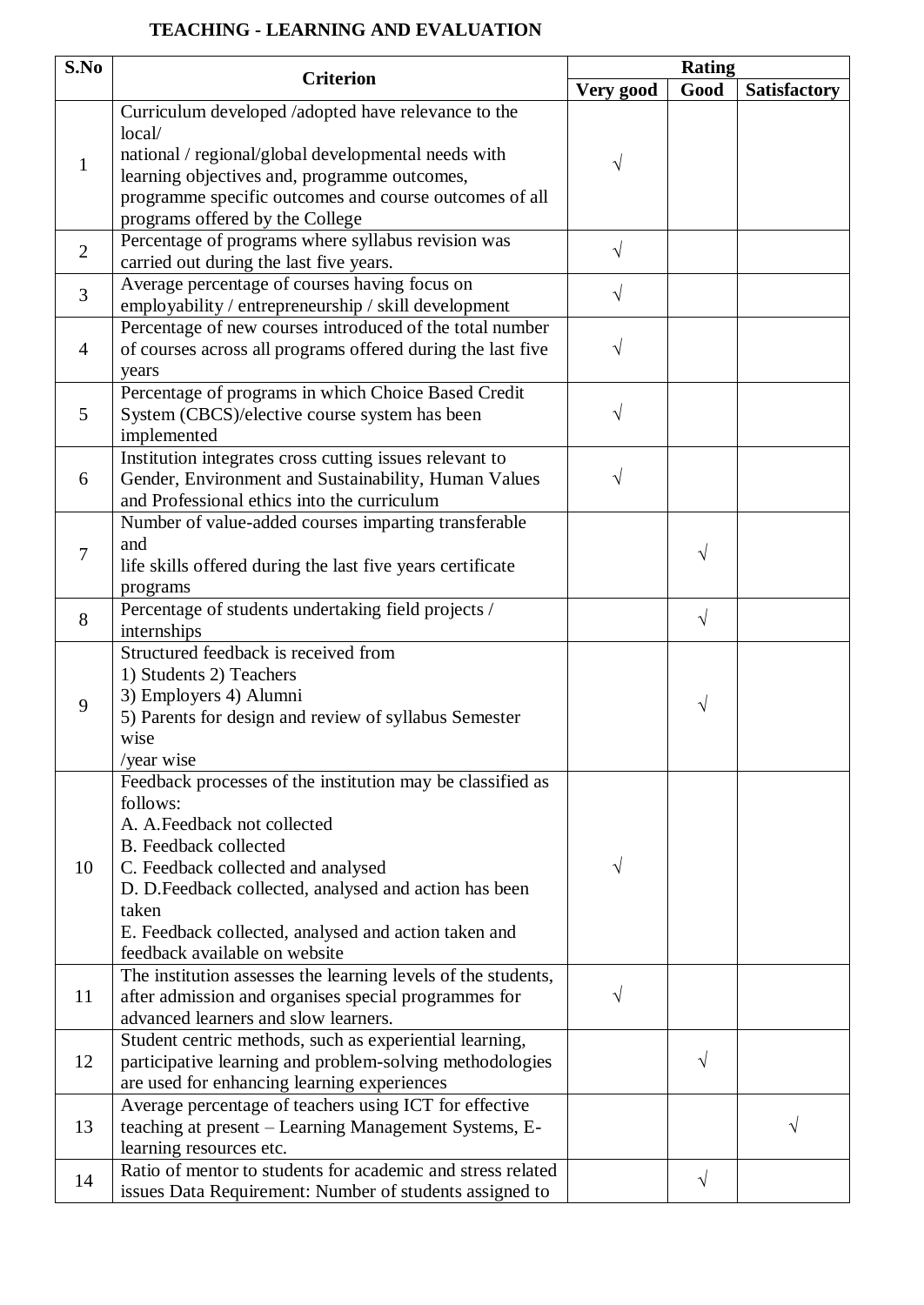|    | each Mentor                                                                          |           |            |  |
|----|--------------------------------------------------------------------------------------|-----------|------------|--|
|    | Average number of days from the date of last semester-                               |           |            |  |
| 15 | end/year-end examination till the declaration of results                             |           |            |  |
|    | during the last five years                                                           |           |            |  |
|    | Average percentage of student complaints/grievances                                  |           |            |  |
| 16 | about evaluation against total number appeared in the                                | $\sqrt{}$ |            |  |
|    | examinations during the last five years                                              |           |            |  |
|    | Average percentage of applications for revaluation leading                           |           |            |  |
| 17 | to change in marks                                                                   |           | $\sqrt{ }$ |  |
|    | Positive impact of reforms on the examination procedures                             |           |            |  |
| 18 | and processes including IT integration and continuous                                |           |            |  |
|    | internal assessment on the examination management                                    |           |            |  |
|    | system                                                                               |           |            |  |
|    | Program outcomes, program specific outcomes and course                               |           |            |  |
| 19 | outcomes for all programs offered by the institution are                             |           |            |  |
|    | stated and displayed on website and communicated to                                  |           |            |  |
|    | teachers and students.                                                               |           |            |  |
|    | Attainment of program outcomes, program specific                                     |           |            |  |
| 20 | outcomes and course outcomes are evaluated by the                                    |           | $\sqrt{ }$ |  |
|    | institution                                                                          |           |            |  |
| 21 | Average pass percentage of students                                                  | $\sqrt{}$ |            |  |
| 22 | Online student satisfaction survey regarding teaching                                |           |            |  |
|    | learning process                                                                     |           |            |  |
|    | E-content is developed by teachers:                                                  |           |            |  |
|    | 1. For e-PG-Pathshala,                                                               |           |            |  |
|    | 2. For CEC (Under Graduate)                                                          |           |            |  |
| 23 | 3. For SWAYAM,                                                                       | V         |            |  |
|    | 4. For other MOOCs platform,                                                         |           |            |  |
|    | 5. For NPTEL/NMEICT/any other Government initiative                                  |           |            |  |
|    | 6. For institutional LMS                                                             |           |            |  |
|    | Number of capability enhancement and development                                     |           |            |  |
|    | schemes -1. Guidance for competitive examinations,                                   |           |            |  |
| 24 | 2. Career Counselling, 3. Soft skill development,                                    |           |            |  |
|    | 4. Remedial coaching, 5. Language lab, 6. Bridge courses                             |           |            |  |
|    | 7. Yoga and Meditation 8. Personal Counselling                                       |           |            |  |
| 25 | Average percentage of students qualifying in state/                                  |           |            |  |
|    | national/international level examinations during the last                            |           |            |  |
|    | five years (eg: NET/SLET/GATE/GMAT/CAT,<br>GRE/TOFEL/Civil Services/State government |           |            |  |
|    | examinations)                                                                        |           |            |  |
|    | The institution offers a course on Human Values and                                  |           |            |  |
| 26 | professional ethics                                                                  |           | $\sqrt{ }$ |  |
|    |                                                                                      |           |            |  |

- > <sup>635</sup> students are admitted against a sanctioned intake of 990 during the year. The institution is presently having 76 ICT classrooms for the benefit of students.
- $\geq$  The following table depicts the details of Admission Quality during A.Y. 2019 2020.

| Year of<br><b>Admission</b> | <b>Sanctioned</b><br>In-take | <b>Students</b><br><b>Admitted</b> | % Seats<br>filled | <b>Best EAMCET</b><br><b>Rank</b> | <b>Girls</b> | <b>Boys</b> |
|-----------------------------|------------------------------|------------------------------------|-------------------|-----------------------------------|--------------|-------------|
| 2019-20                     | 780                          | 3210<br>568<br>68                  |                   |                                   | 276          | 292         |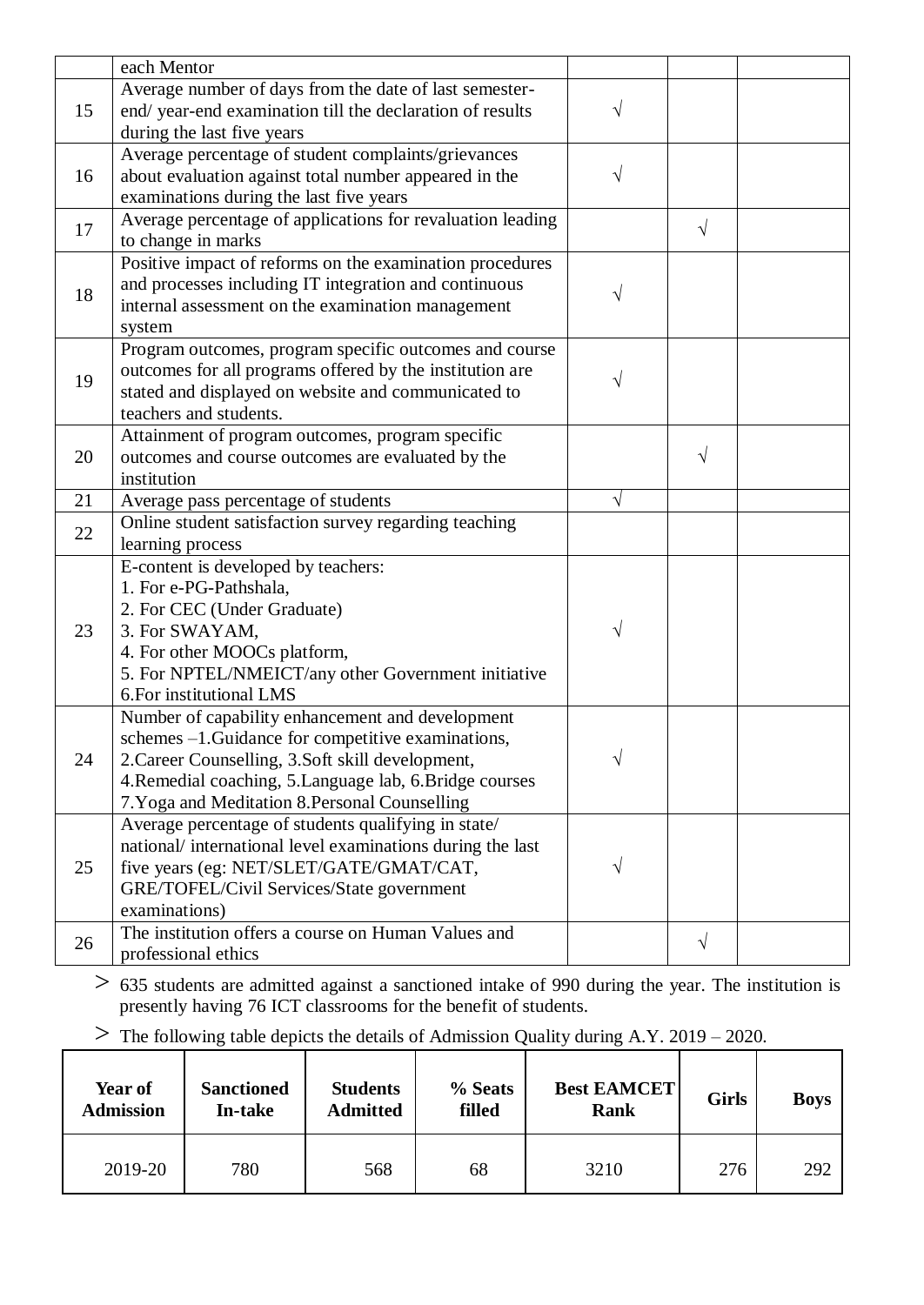$>$  The institution strictly follows the academic and activity calendar prepared at the beginning of the academic year without any deviation. Program outcomes, program specific outcomes and course outcomes for all the programs offered by the institution are stated and displayed in website of the institution.

| $>$ Students NPTEL Certifications |  |
|-----------------------------------|--|
|                                   |  |

| AY      | <b>Elite</b> | $E$ lite + Silver | <b>Certified</b> | <b>No. of Courses</b> |
|---------|--------------|-------------------|------------------|-----------------------|
| 2019-20 | 43           |                   |                  | JJ                    |

- > At present 257 faculty including 35 Doctorates, with varied experience and back-ground, take interest in continuing education and are actively engaged in research work and publish their findings regularly in National and International Journals and present in Conferences.
- > The following departments offered Value Added Courses for bridging the Academic Curricula. The details are as follows:

| S.No.          | <b>Department</b>                                             | <b>Title of the Programme</b>                                                   | No. of Students<br><b>Enrolled</b> |
|----------------|---------------------------------------------------------------|---------------------------------------------------------------------------------|------------------------------------|
| 1              | Civil Engineering                                             | <b>Total Station Training</b>                                                   | 86                                 |
|                | Electrical<br>$\&$<br>Electronics                             | <b>PCB</b><br>Design using<br>Eagle<br><b>CAD</b>                               | 65                                 |
| $\overline{2}$ | Engineering                                                   | <b>VLSI</b> Design methodologies                                                | 80                                 |
| 3              |                                                               | <b>QCAD</b>                                                                     | 40                                 |
|                | <b>Mechanical Engineering</b><br><b>Auto CAD Professional</b> |                                                                                 | 40                                 |
| $\overline{4}$ | Electronics<br>$\&$<br>Communication<br>Engineering           | <b>VLSI</b> Training on<br><b>Industry Perspective</b>                          | 60                                 |
| 5              | Computer Science & Engineering                                | Data Science using R                                                            | 43                                 |
|                | & Information Technology                                      | Machine Learning                                                                | 65                                 |
| 6              | <b>Management Science</b>                                     | Certificate<br>Programme<br>$\alpha$<br>Finance<br>Banking,<br>and<br>Insurance | 35                                 |

# **Engagement of students during COVID-19 lockdown**:

 $>$  The Pending syllabus for all semesters of UG & PG Engineering, and MBA for the academic year 2019-20 was completed by online platforms i.e., Great Learning during lock down. While second midterm examinations& Projects for the above programs were conducted through Moodle LMS platform, as per the guidelines of the UGC & JNTUK. While the Semester end examinations for the academic year 2019-20 were conducted offline.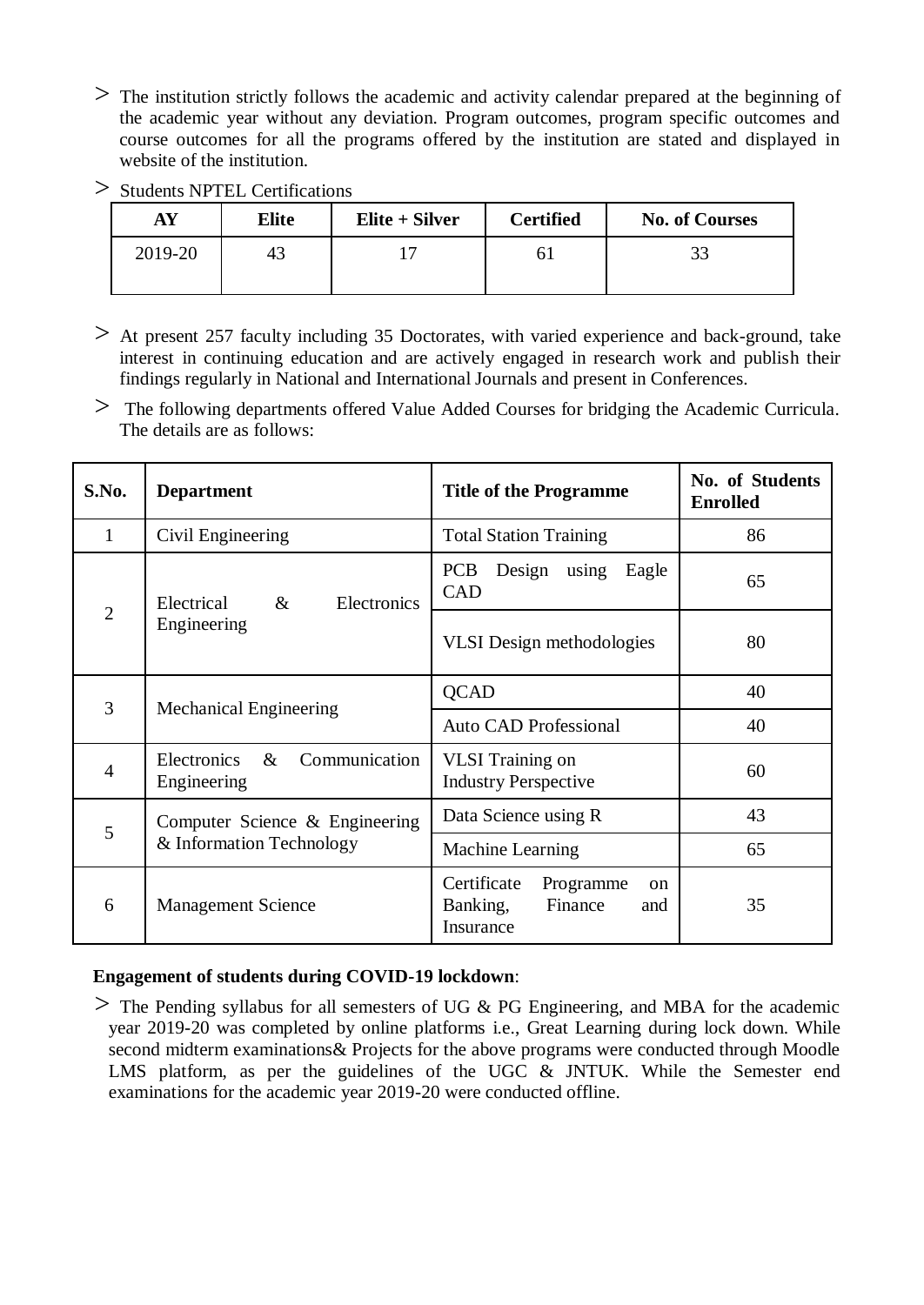# **RESEARCH, INNOVATIONS AND EXTENSION:**

| S.No           | <b>Criterion</b>                                                                                                                                                                                                    |           | <b>Rating</b> |                     |  |
|----------------|---------------------------------------------------------------------------------------------------------------------------------------------------------------------------------------------------------------------|-----------|---------------|---------------------|--|
|                |                                                                                                                                                                                                                     | Very good | Good          | <b>Satisfactory</b> |  |
| $\mathbf{1}$   | Faculty profile and the adequacy of faculty members as<br>per the norms of AICTE                                                                                                                                    |           |               |                     |  |
| $\overline{2}$ | Faculty members recognized as research guides                                                                                                                                                                       |           |               | V                   |  |
| 3              | Faculty members with PhD from universities other than<br>AP and abroad                                                                                                                                              |           | V             |                     |  |
| $\overline{4}$ | <b>Quality of Faculty Publications</b>                                                                                                                                                                              |           |               |                     |  |
| 5              | Quality of research projects                                                                                                                                                                                        |           |               |                     |  |
| 6              | Evidence for research grants received from various                                                                                                                                                                  |           | V             |                     |  |
|                | agencies                                                                                                                                                                                                            |           |               |                     |  |
| 7              | Evidence for consultancy activities                                                                                                                                                                                 |           |               |                     |  |
| 8              | for<br>Evidence<br>patents published/awarded                                                                                                                                                                        |           |               |                     |  |
| 9              | Adequacy of faculty training programs (FDP/STTP)                                                                                                                                                                    | V         |               |                     |  |
| 10             | Adequacy of number of conferences and workshops<br>attended by the faculty members                                                                                                                                  | V         |               |                     |  |
| 11             | Adequacy of number of<br>workshops/FDPs/STTPs/Conferences conducted by the<br>department                                                                                                                            |           |               |                     |  |
| 12             | Provision of seed money to teachers for research                                                                                                                                                                    |           |               | V                   |  |
| 13             | Revenue generated from corporate training by the<br>institution                                                                                                                                                     |           |               |                     |  |
| 14             | Training programs for new faculty members                                                                                                                                                                           | V         |               |                     |  |
| 15             | Awards for faculty members                                                                                                                                                                                          |           |               |                     |  |
|                | The institution has a well-defined policy for promotion                                                                                                                                                             |           |               |                     |  |
| 16             | of research and the same is uploaded on the institutional<br>website                                                                                                                                                | V         |               |                     |  |
| 17             | Revenue generated from consultancy                                                                                                                                                                                  |           | V             |                     |  |
| 18             | Number of teachers awarded international fellowship for<br>advanced studies/research                                                                                                                                |           |               | V                   |  |
| 19             | Number of extension and outreach programs conducted<br>in collaboration with industry, community and Non<br>Government Organisations through NSS/NCC/Red<br>cross/YRC etc.,                                         |           |               |                     |  |
| 20             | Average percentage of students participating in extension<br>activities with Government Organisations, Non<br>Government<br>Organisations and programs such as Swachh Bharat, Aids<br>Awareness, Gender Issue, etc. |           | V             |                     |  |
| 21             | Number of Collaborative activities for research, faculty<br>exchange, student exchange per year                                                                                                                     |           |               | V                   |  |
| 22             | Number of linkages with institutions/industries for<br>internship, on-the-job training, project work, sharing of<br>research facilities etc.                                                                        |           |               |                     |  |
| 23             | Number of functional MoUs with institutions of national,<br>international importance, other universities, industries,<br>corporate houses etc.                                                                      |           | V             |                     |  |
| 24             | Number of awards and recognition received for<br>extension activities from Government /recognised bodies                                                                                                            |           |               | V                   |  |
| 25             | Extension activities in the neighbor hood community<br>in terms of impact and sensitising students to social issues<br>and holistic development                                                                     |           |               |                     |  |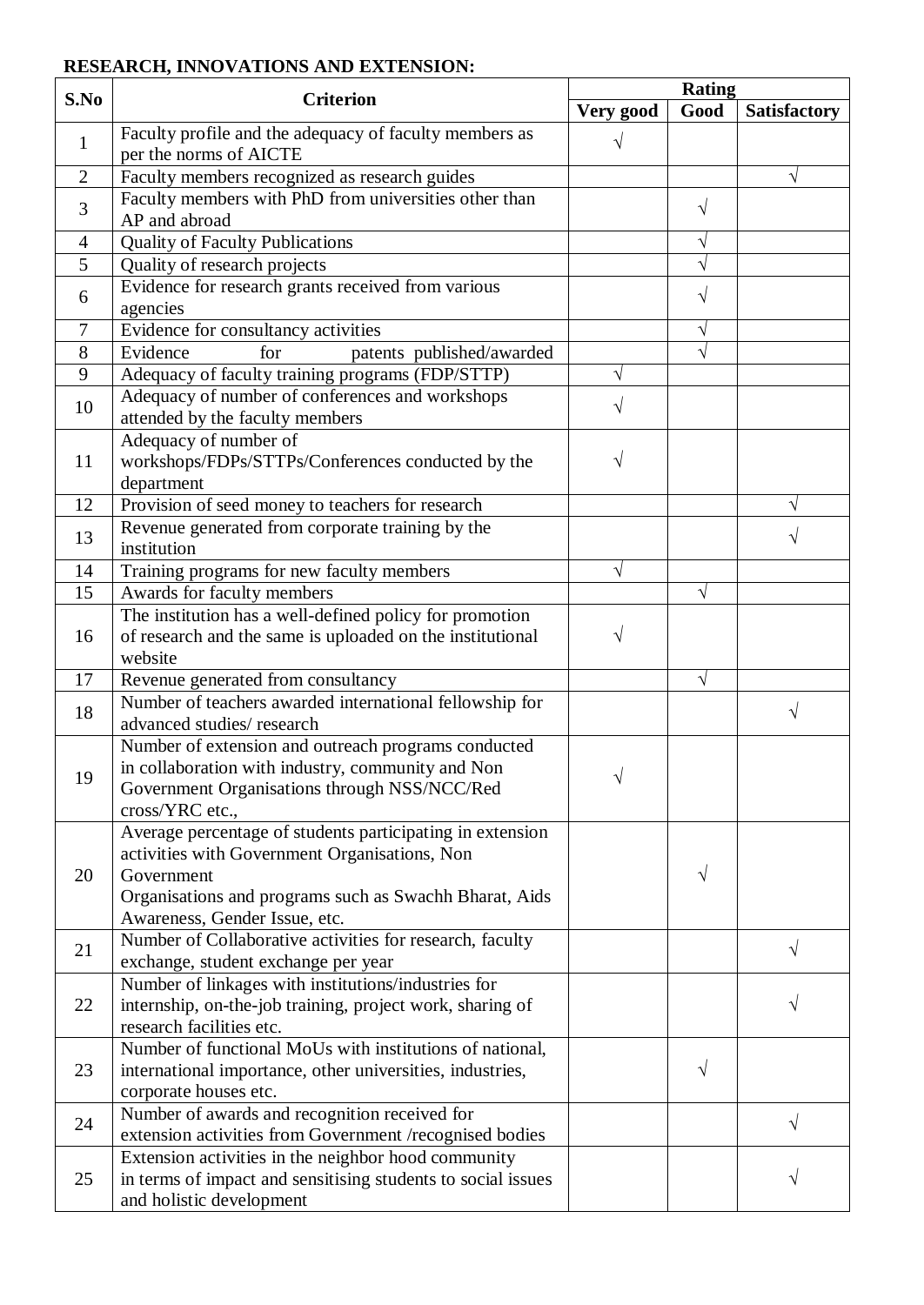| 26 | Number of start-ups incubated on campus                                                                                                              |  |  |
|----|------------------------------------------------------------------------------------------------------------------------------------------------------|--|--|
|    | Institution has created an eco system for innovations<br>including Incubation Centre and other initiatives for<br>creation and transfer of knowledge |  |  |

- > Grant Fetched worth of Rs. 4,50,000/- from Department of Science and Technology (DST), New Delhi under DST NIMAT Programme for Entrepreneurship Development (organized Faculty Development Programme for Faculty and Entrepreneurship Development Programme for Technology Graduates).
- $>$  Received a Grant of Rs. 23,45,100 by BARC Department of Atomic Energy for Research Project
- > Memorandum of Understanding with National Entrepreneurship Network (NEN) under Wadhvani Foundation, Mumbai.
- > 35 Research Publications in the Journals notified by UGC, Scopus and WoS (Web of Science), and 37 papers in National/International Conference Proceedings.
- > 193 Faculty members attended various Faculty Development Programmes/Workshops/Conferences attended.
- $> 01$  Patent is filed during the year 2019-2020.
- > During the Academic Year 2019-2020, 131 faculty members achieved 100% result
- > 6 ECE Students bagged first prize in Smart India Hackathon -2020 (Rs.1 lakh cash prize)
- $>$  469 students were placed through On and Off Campus Drives during the AY 2019 2020.
- $>$  The Institute sanctioned seed money of Rs.3,00,000/- to faculty members for carrying out research work.
- $>$  An amount of Rs. 1619900 /- was generated through Sponsored Research during the year 2018-2019.
- $>$  An amount of Rs. 3277278 /- was generated through Consultancy Project during the year 2018-2019.
- > Institution had MoUs signed with institutions of Internshala and Oracle Academy during the year 2019-2020.
- > Implemented annual Academic Audit by external members from institutions of reputation, in addition to internal audit.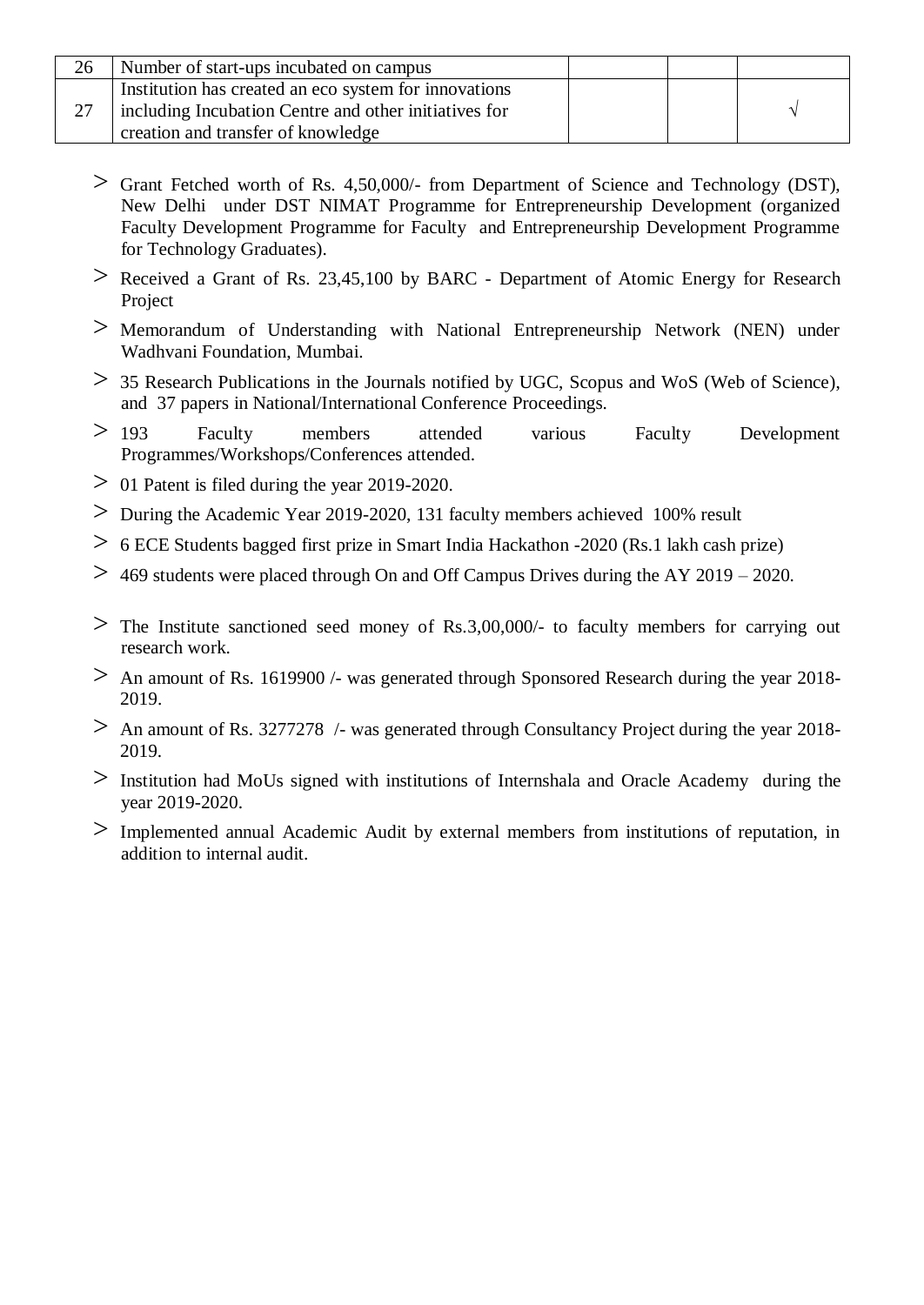# INFRASTRUCTURE AND LEARNING RESOURCES:

| S.No           | <b>Criterion</b>                                           | <b>Rating</b> |           |                     |
|----------------|------------------------------------------------------------|---------------|-----------|---------------------|
|                |                                                            | Very good     | Good      | <b>Satisfactory</b> |
| $\mathbf{1}$   | Evidence for use of ICT in teaching learning process       |               |           |                     |
| $\overline{2}$ | Adequacy of facilities for teaching - learning. viz.,      |               |           |                     |
|                | classrooms, laboratories                                   |               |           |                     |
| 3              | Adequacy of modern equipment in the laboratories           |               |           |                     |
| $\overline{4}$ | Adequacy of facilities for sports and cultural activities  |               |           |                     |
| $\overline{5}$ | Improvements in the library services                       |               |           |                     |
| 6              | Adequacy of books and journals available in library        |               | V         |                     |
| 7              | Computerization of administration and the process of       | V             |           |                     |
|                | admissions and examination results, issue of certificates  |               |           |                     |
| 8              | Computer and internet access and training to teachers,     | $\sqrt{ }$    |           |                     |
|                | non-teaching staff and students                            |               |           |                     |
| $\mathbf{9}$   | Number of start-ups incubated on campus                    |               |           | V                   |
| 10             | <b>TEQIP</b> initiatives                                   |               |           |                     |
| 11             | Usage of Plagiarism software                               |               |           |                     |
| 12             | Availability of Furniture                                  |               |           |                     |
| 13             | No. of Print Journals                                      |               | V         |                     |
| 14             | No. of online Journals                                     |               | V         |                     |
| 15             | No. of Periodicals/magazines                               |               | V         |                     |
| 16             | No. of E-books available                                   |               |           |                     |
| 17             | Library is automated using Integrated Library              |               |           |                     |
|                | Management Software (ILMS)                                 | $\sqrt{ }$    |           |                     |
| 18             | Rain water harvesting structures and utilization           |               |           |                     |
|                | on the campus                                              | $\sqrt{}$     |           |                     |
| 19             | Resources available in the institution like Physical       |               |           |                     |
|                | facilities. Provision for lift, Ramp / Rails, Braille      |               |           |                     |
|                | Software/facilities, Rest Rooms designated, Scribes for    | V             |           |                     |
|                | examination, Special skill development for differently     |               |           |                     |
|                | able students (Any other similar facility (Specify)        |               |           |                     |
| 20             | Average percentage expenditure on green initiatives        |               |           |                     |
|                | and                                                        |               |           |                     |
|                | waste management excluding salary component during         | V             |           |                     |
|                | the last five years                                        |               |           |                     |
| 21             | Waste Management steps including                           | V             |           |                     |
| 22             | Percentage of lighting power requirements met              |               |           |                     |
|                | through LED bulbs                                          | $\sqrt{}$     |           |                     |
| 23             | <b>Environmental Consciousness and Sustainability</b>      | V             |           |                     |
| 24             | Institutional Strategies for mobilization of funds and the |               |           |                     |
|                | optimal utilization of resources                           | V             |           |                     |
| 25             | Funds / Grants received from nongovernment bodies,         |               |           |                     |
|                | individuals, Philanthropist                                |               | $\sqrt{}$ |                     |
| 26             | Availability of off-campus access to e-resources of the    |               |           |                     |
|                | library                                                    |               | $\sqrt{}$ |                     |
| 27             | Average annual expenditure for purchase of books and       |               |           |                     |
|                | journals                                                   |               | $\sqrt{}$ |                     |
| 28             | Percentage per day usage of library by teachers and        |               | $\sqrt{}$ |                     |
|                | students                                                   |               |           |                     |
| 29             | Collection of rare books, manuscripts, special reports or  |               |           |                     |
|                | any other knowledge resource for library enrichment        |               | $\sqrt{}$ |                     |
|                |                                                            |               |           |                     |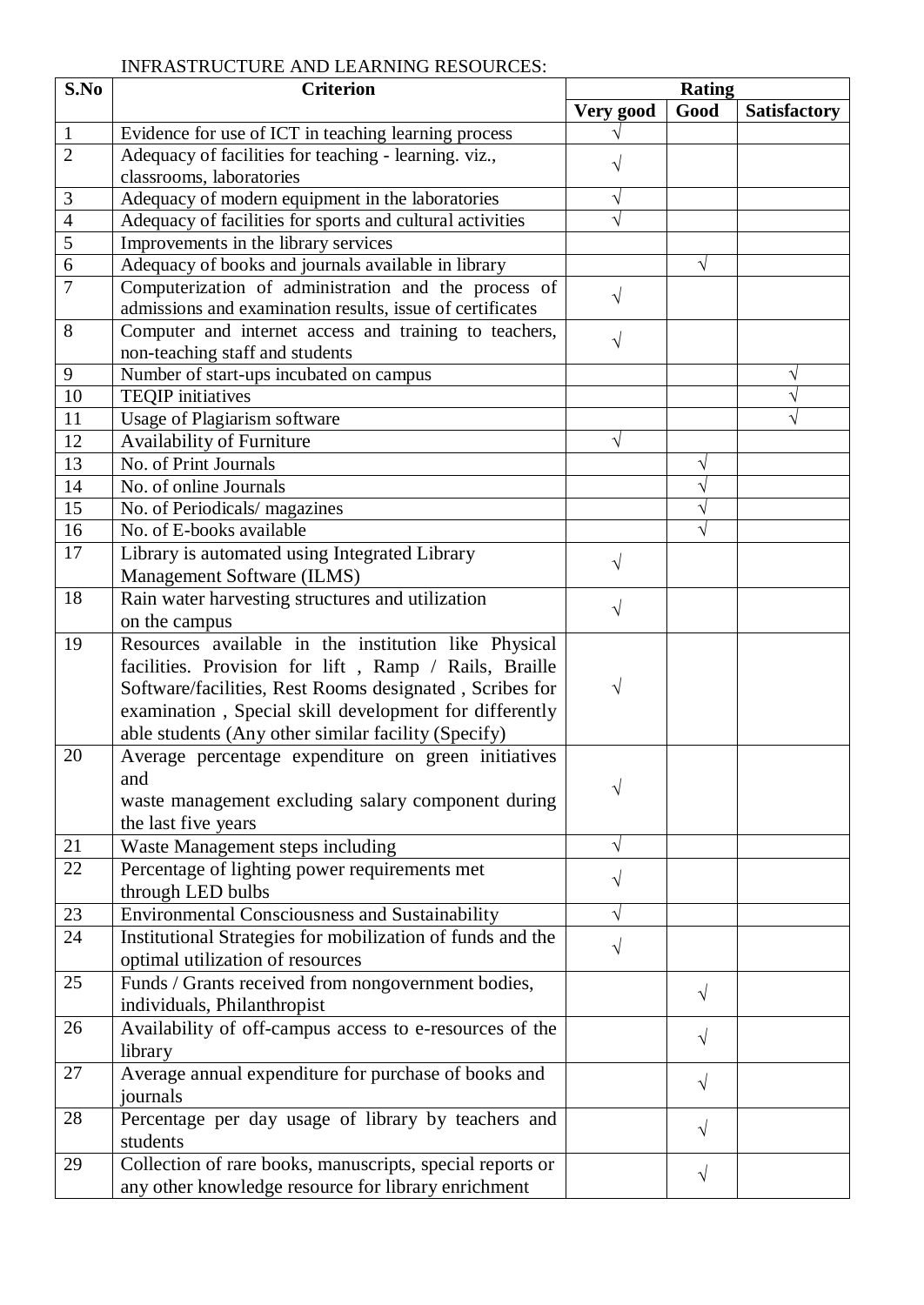| 30 | Percentage of classrooms and seminar halls with ICT -<br>enabled facilities such as smart class, LMS, etc.                              |     | اد |  |
|----|-----------------------------------------------------------------------------------------------------------------------------------------|-----|----|--|
| 31 | Status of automation of Examination division along<br>with<br>approved Examination Manual                                               | الہ |    |  |
| 32 | The institution has adequate facilities for teaching<br>learning. viz., classroom, laboratory, computer,<br>equipment, etc.             | ٦   |    |  |
| 33 | The institution has adequate facilities for sports, games<br>(indoor, outdoor, gymnasium, yoga centre etc.,) and<br>cultural activities | ٦   |    |  |
| 34 | Average percentage of budget allocation, excluding<br>salary<br>for infrastructure augmentation                                         |     | اد |  |

> Bandwidth of Internet connection available in the institution is enhanced to 140 MBPS/ GBPS by adding 50 MBPS to the existing 90 MBPS for the benefit of students and faculty.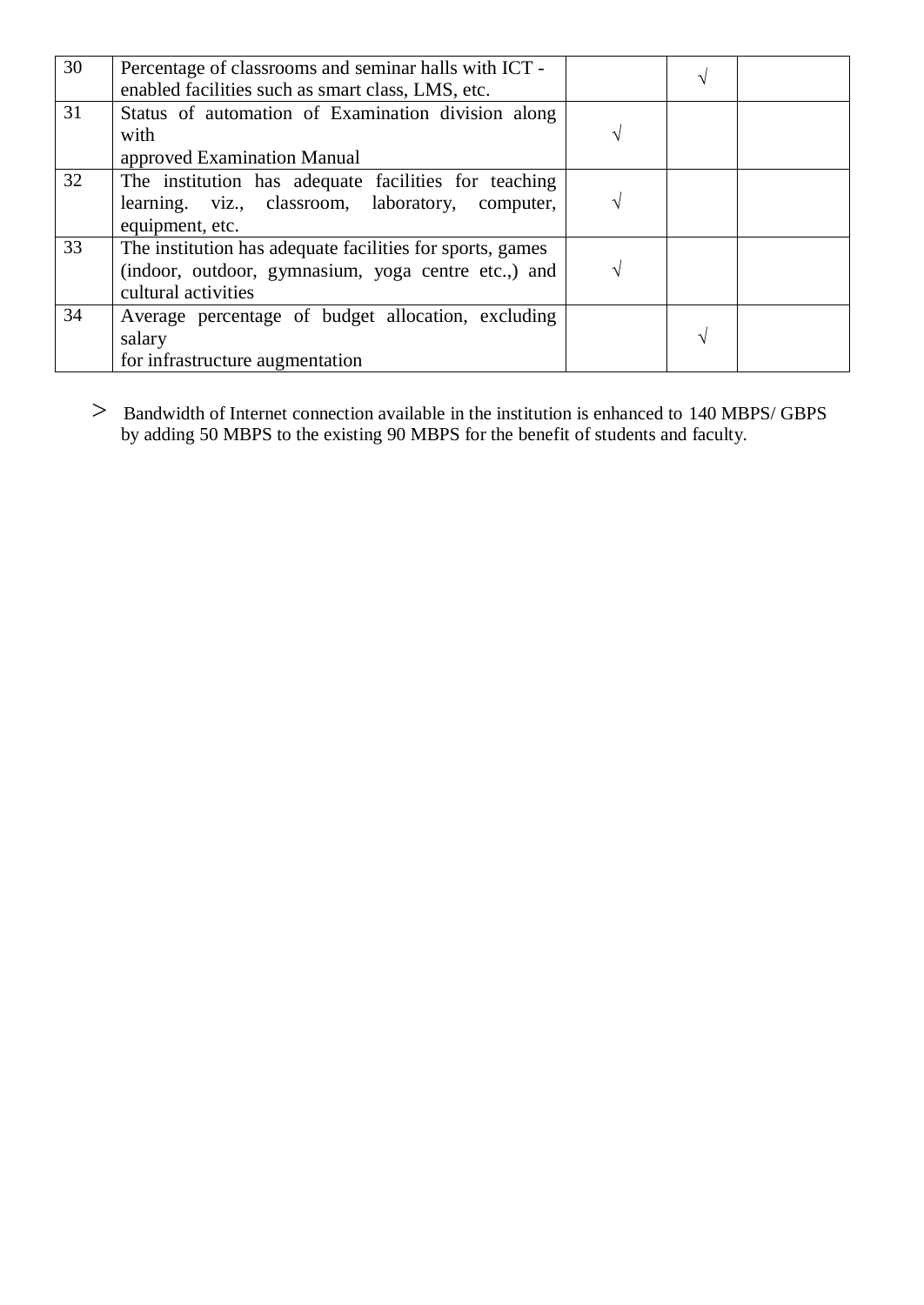# **STUDENT SUPPORT AND PROGRESSION:**

| S.No           | <b>Criterion</b>                                                                                                  | <b>Rating</b>         |           |                     |  |
|----------------|-------------------------------------------------------------------------------------------------------------------|-----------------------|-----------|---------------------|--|
|                |                                                                                                                   | Very good             | Good      | <b>Satisfactory</b> |  |
| 1              | Student - Full time teacher ratio                                                                                 |                       |           |                     |  |
| $\overline{2}$ | Students progression without backlog in any semester                                                              |                       |           |                     |  |
| 3              | Students completing the programs in the stipulated time                                                           |                       |           |                     |  |
| 4              | Number of students placed and their median salary                                                                 |                       |           |                     |  |
| 5              | Number of students clearing NET/ UPSC/ CAT/ GATE/                                                                 |                       | V         |                     |  |
|                | <b>GRE/IELTS Exams</b>                                                                                            |                       |           |                     |  |
| 6              | Adequacy of guest/technical lectures arranged for students                                                        |                       | V         |                     |  |
| $\overline{7}$ | Adequacy of industrial visits arranged for students                                                               |                       | $\sqrt{}$ |                     |  |
| $8\,$          | Relevance of one credit courses                                                                                   | V                     |           |                     |  |
| 9              | Evidence for students completing NPTEL courses                                                                    |                       | V         |                     |  |
| 10             | Student mentoring system                                                                                          |                       |           |                     |  |
| 11             | Scholarship / Financial aid to students                                                                           |                       | V         |                     |  |
| 12             | Activities and support from the Alumni Association                                                                |                       | $\sqrt{}$ |                     |  |
| 13             | Performance in sports activities                                                                                  |                       |           |                     |  |
| 14             | Placement services provided to students                                                                           |                       |           |                     |  |
| 15             | Learning Through Entrepreneurship Cell                                                                            |                       | $\sqrt{}$ |                     |  |
| 16             | Learning beyond class room                                                                                        | V                     |           |                     |  |
| 17             | Student Council & representation of students on academic                                                          | $\sqrt{ }$            |           |                     |  |
|                | & administrative bodies / committees of the institution                                                           |                       |           |                     |  |
| 18             | Adequacy of workshops conducted on Entrepreneurship/                                                              | $\sqrt{ }$            |           |                     |  |
|                | IPR/Innovative practices                                                                                          |                       |           |                     |  |
| 19             | Student exchange programs/activities                                                                              |                       |           | V                   |  |
| 20             | The institution has a transparent mechanism for timely                                                            |                       |           | V                   |  |
|                | redressal of student grievances including<br>sexual                                                               |                       |           |                     |  |
|                | harassment and ragging cases                                                                                      |                       |           |                     |  |
| 21             | Number of awards/medals for outstanding performance in                                                            |                       |           | $\sqrt{ }$          |  |
|                | sports/cultural activities at national/international level                                                        |                       |           |                     |  |
| 22             | Number of gender equity promotion programs organized                                                              | $\sqrt{}$             |           |                     |  |
|                | by the institution                                                                                                |                       |           |                     |  |
| 23             | Number of activities conducted for promotion of universal                                                         | $\overline{\sqrt{2}}$ |           |                     |  |
|                | values (Truth, Righteous conduct, Love, Non-Violence                                                              |                       |           |                     |  |
|                | and peace); national values, human values, national                                                               |                       |           |                     |  |
|                | integration, communal harmony and social cohesion as                                                              |                       |           |                     |  |
|                | well as for observance of fundamental duties                                                                      |                       |           |                     |  |
| 24             | Documents: College code of conduct for students College                                                           | $\sqrt{ }$            |           |                     |  |
|                | code of conduct for teachers Handbooks, manuals and                                                               |                       |           |                     |  |
|                | brochures on human values and professional ethics.<br>Report on the student attributes facilitated by the College |                       |           |                     |  |
| 25             |                                                                                                                   | $\sqrt{ }$            |           |                     |  |
|                | Institution shows gender sensitivity in providing<br>facilities such as:                                          |                       |           |                     |  |
|                | a) Safety and Security                                                                                            |                       |           |                     |  |
|                | b) Counselling                                                                                                    |                       |           |                     |  |
|                | c) Common Room                                                                                                    |                       |           |                     |  |
|                |                                                                                                                   |                       |           |                     |  |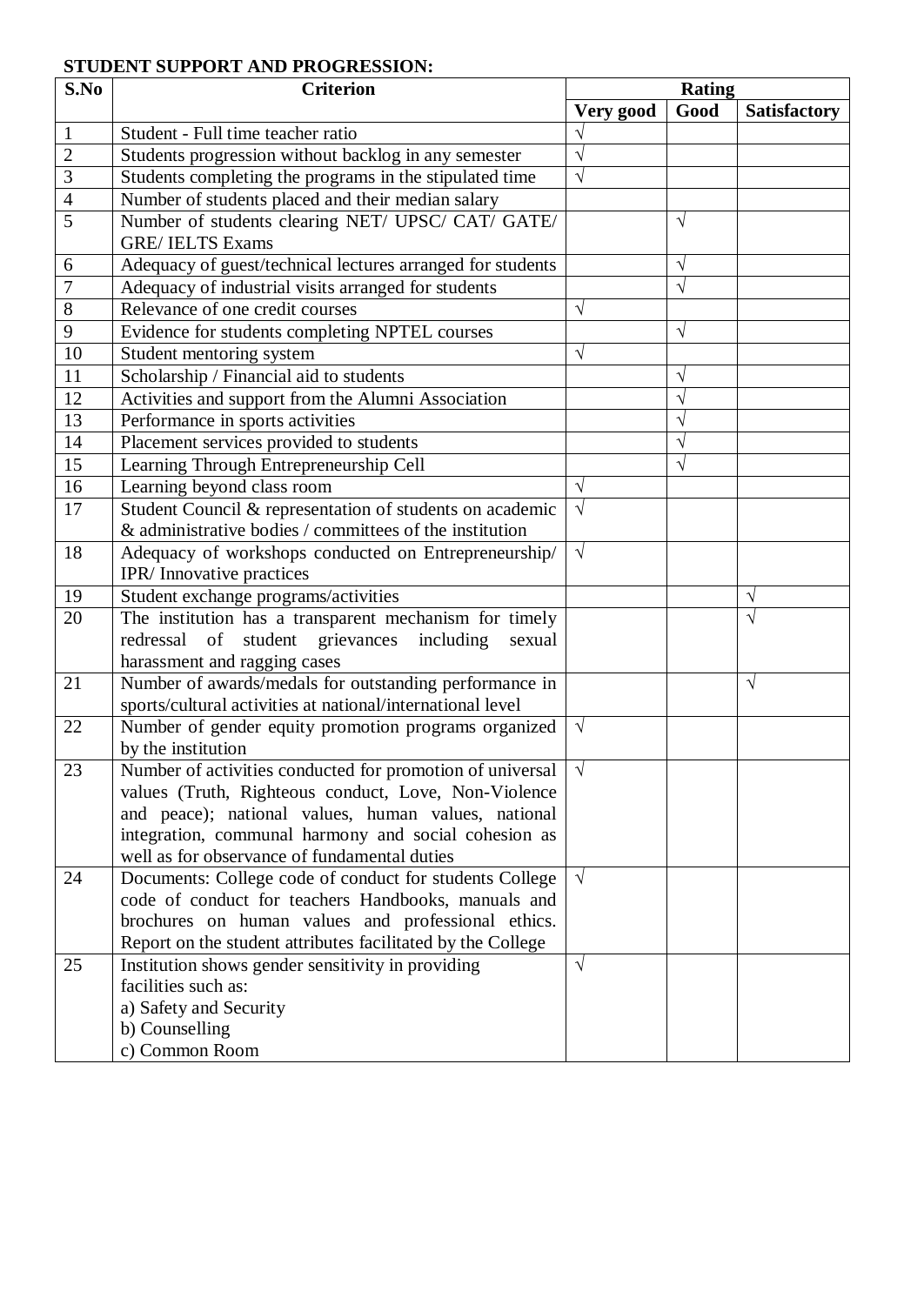#### **GOVERNANCE, LEADERSHIP AND MANAGEMENT:**

| S.No           | Criterion                                              | Rating    |      |              |  |
|----------------|--------------------------------------------------------|-----------|------|--------------|--|
|                |                                                        | Very good | Good | Satisfactory |  |
|                | Functioning of academic bodies as per UGC guidelines   |           |      |              |  |
|                | (Governing Council, AcademicCouncil, Standing          |           |      |              |  |
|                | Committee and Board of Studies etc.)                   |           |      |              |  |
| $\overline{2}$ | Evidence of Minutes of the Boards of Studies/ Academic |           |      |              |  |
|                | Council meetings etc.                                  |           |      |              |  |
| 3              | Functioning of IQAC                                    |           |      |              |  |
| $\overline{4}$ | Implementation of ISO                                  |           |      |              |  |
| 5              | Institution<br>Performance Appraisal System<br>has     |           |      |              |  |
|                | for teaching and non-teaching staff                    |           |      |              |  |
| 6              | Internal & External financial audit                    |           |      |              |  |

>The institution is effectively implementing e-governance in various areas of operations as follows:

# ■ **Planning and Development:**

Institute has MIS operational modules CMS Software Tool and Tally accounting software to manage general administration, autonomous system, student attendance, continuous evaluation process and online student feedback for faculty. NGL software has been used for the management of library related activities. In view of COVID-19, online classes are being arranged along with off line classes for all programs, using Zoom, Google meet etc. As part of ICT, digital boards in all departments, emails, whatsapp are in practice.

# ■ **Administration:**

The College operates in both vertical and horizontal directions. Heads of the departments disburse the information by conducting the faculty meetings/ through email/ SMS to the stakeholders - staff, students and their parents. Each programme is managed by a programme coordinator who works under the HOD. Biometric Attendance is used to generate various reports such as Biometric Attendance Report-Department wise and faculty wise. E-notice Board is used for display of messages/ circulars and notices to faculty and students.

#### **Examinations**

Autonomous Section is headed by Controller of Examinations and is assisted by a Assistant Controllers of Examinations. Barcoding and automation process is in practice for the examination to avoid manual involvement to maintain more confidentiality All the monetary transactions (both the receipts and payments) are processed .

> In order to maintain and improve Internal Quality, Academic and Administrative Audit has been carried out by Internal and External Agencies regularly.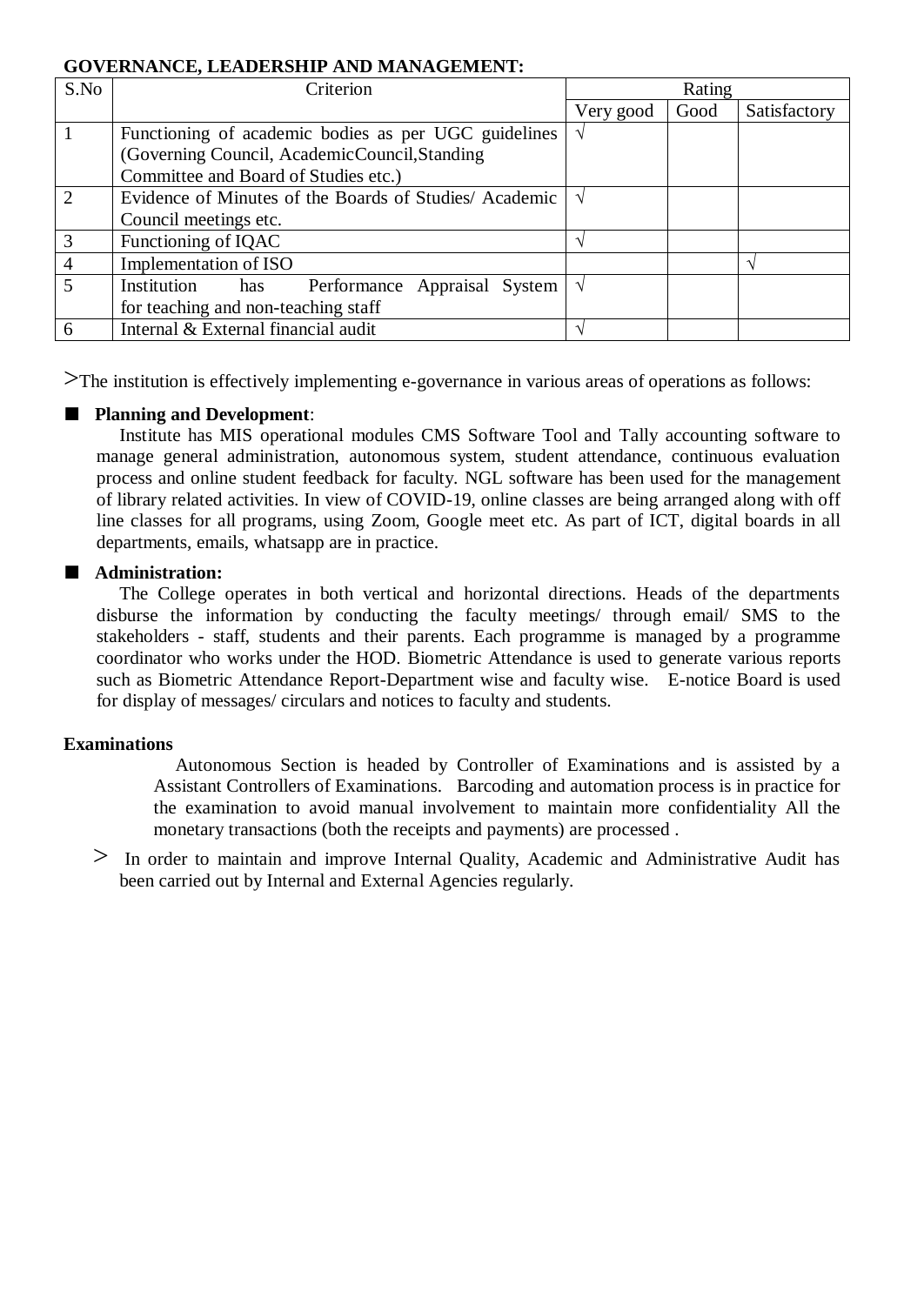#### **INSTITUTIONAL VALUES AND BEST PRACTICES:**

| S.No           | <b>Criterion</b>                                                                   | Rating        |                   |                     |
|----------------|------------------------------------------------------------------------------------|---------------|-------------------|---------------------|
|                |                                                                                    | Very good     | Good              | <b>Satisfactory</b> |
|                | Adequacy of MoUs signed with institutions /industries                              |               |                   |                     |
| $\overline{2}$ | Adequacy of Gender equity promotion programs<br>organized by the institution       | $\mathcal{N}$ |                   |                     |
| 3              | Annual power requirement of the Institution met by the<br>renewable energy sources | V             |                   |                     |
| $\overline{4}$ | <b>Waste Management</b>                                                            |               |                   |                     |
| 5              | Rain water harvesting structures and utilization in the<br>campus                  | $\mathcal{N}$ |                   |                     |
| 6              | <b>Green Practices</b>                                                             |               |                   |                     |
|                | Differently abled Friendliness Resources in the institution                        |               |                   |                     |
| 8              | Industry - Institute interaction                                                   |               | $\mathbf{\hat{}}$ |                     |
| 9              | Institutional best practices                                                       |               |                   |                     |

> For the promotion of Universal Values and Ethics several programmes are organized by the institution during 2019-2020.

# > **Eco-friendly Campus**:

- Plastic Free Campus.
- Increase in Plantation & greenery area
- Rainwater harvesting
- Environmental Audit

# **Best Practices of the Institution:**

Even though the college has quite a number of best practices, five of them, PBAS, Technical model development, Academic Audit and usage of MOODLE deserve special mention. There is a growing need for higher educational institutions to be more accountable to the expectations of Stakeholders. They have largely contributed to the achievement of the institutional goals as well as to the quality improvement of the activities. Among the five, the two best practices of the institution are as follows:

- **1. Performance Based Appraisal System (PBAS)** is an open, formal, and systematic procedure designed to assist both employer and employees in planning, managing, evaluating and realizing performance improvement in organization with an aim of achieving organizational goals.
- **2. Technical Model Development:** The students of SITE are encouraged to transform their innovative ideas into technical models and exhibit in Engineers day /Innovation day celebrations organized in the institute annually. The identified best models are promoted to exhibit in the events organized by prominent outside institutions / organizations at national level.

# >**Institutional distinctiveness:**

The thrust areas focused to achieve 'VISION' are

- Outcome based education
- Training of faculty and students in advanced Technologies through Collaborative laboratories
- Projects on society relevant problems.

# **Significant contributions made by IQAC during the current year:**

- 1. Initiated and completed the pending syllabus in the even semester of academic year 2019-20 and conduct of internal examinations online mode to handle the pandemic situation.
- 2. Provision of free access to COURSERA MOOCs platform for students and faculty to upgrade their skills during the lockdown period was initiated and succeeded in getting fruitful results.
- 3. Provision of Hardware and Software facilities to conduct the classwork for 2020-21 academic